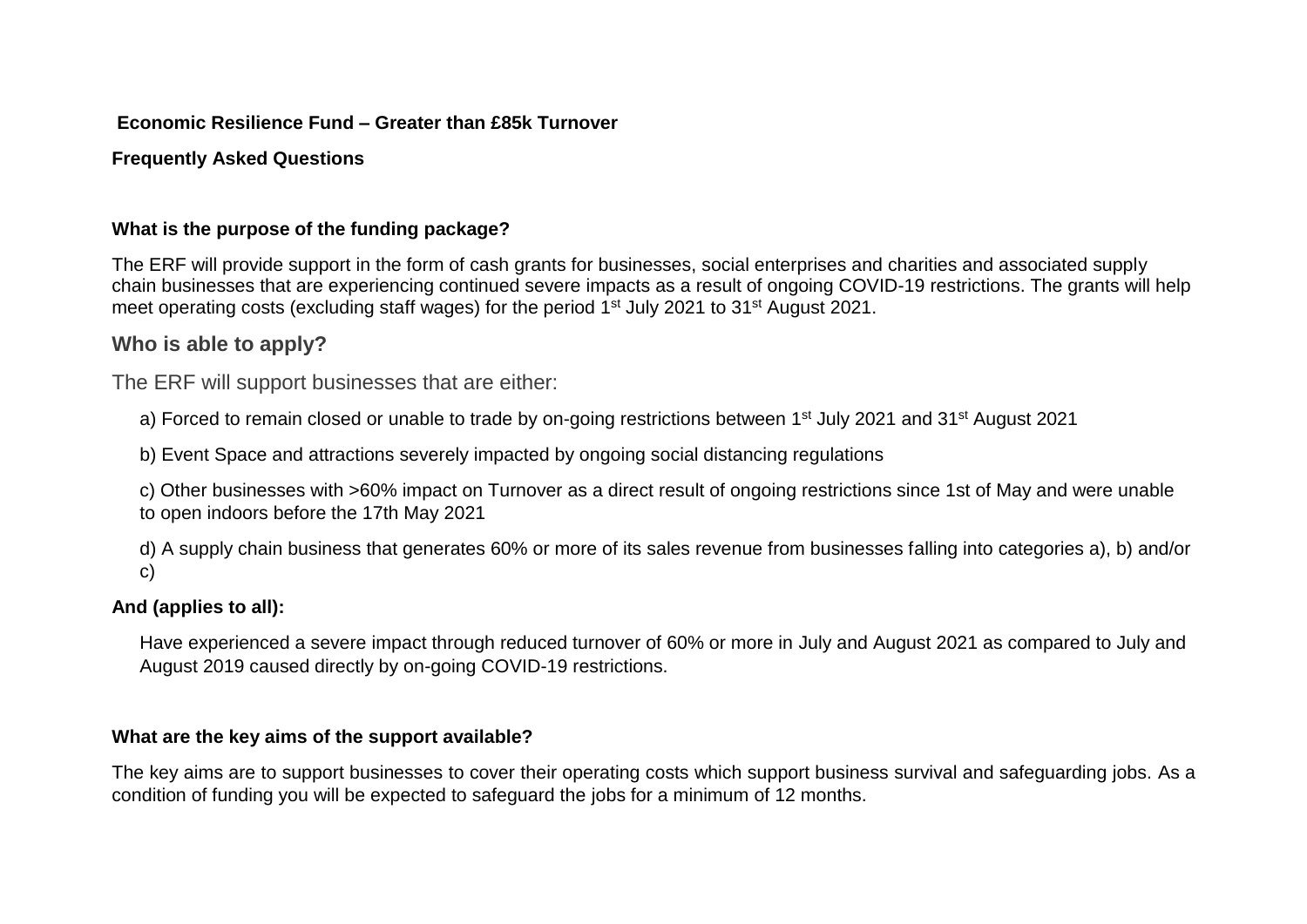#### **How will the funding be delivered?**

For applicant businesses with an annual turnover above £85k, the funding will be delivered through an online application and administered through the Welsh Government. Eligible businesses with an annual turnover below £85k will need to apply via their local authorities. Information on how to apply (and links to the relevant page on each local authority website) can be found on the Business Wales website.

#### **How much can I apply for?**

For eligible businesses the package of support will provide the following grant awards based on the number of Full Time Equivalent Posts:

| <b>Number of</b><br>FTE's | <b>Forced to remain closed</b><br>or unable to trade by on-<br>going restrictions<br>between 1st July 2021<br>and 31st August 2021 | <b>Event Space and attractions</b><br>severely impacted by ongoing<br>social distancing regulations | <b>Other businesses with &gt;60%</b><br>impact on Turnover as a direct<br>result of ongoing restrictions<br>since 1st of May and were<br>unable to open indoors before<br>the 17th May 2021 | A supply chain business that<br>generates 60% or more of its<br>sales revenue from businesses<br>falling into categories a), b)<br>and/or c) |
|---------------------------|------------------------------------------------------------------------------------------------------------------------------------|-----------------------------------------------------------------------------------------------------|---------------------------------------------------------------------------------------------------------------------------------------------------------------------------------------------|----------------------------------------------------------------------------------------------------------------------------------------------|
| 1-3 FTE                   | £5,000                                                                                                                             | £3,500                                                                                              | £2,500                                                                                                                                                                                      | £2,500                                                                                                                                       |
| 4-9 FTE                   | £10,000                                                                                                                            | £7,000                                                                                              | £5,000                                                                                                                                                                                      | £5,000                                                                                                                                       |
| 10-49 FTE                 | £15,000                                                                                                                            | £12,000                                                                                             | £7,500                                                                                                                                                                                      | £7,500                                                                                                                                       |
| 50-99 FTE                 | £20,000                                                                                                                            | £15,000                                                                                             | £10,000                                                                                                                                                                                     | £10,000                                                                                                                                      |
| $100 + FTE$               | £25,000                                                                                                                            | £20,000                                                                                             | £15,000                                                                                                                                                                                     | £15,000                                                                                                                                      |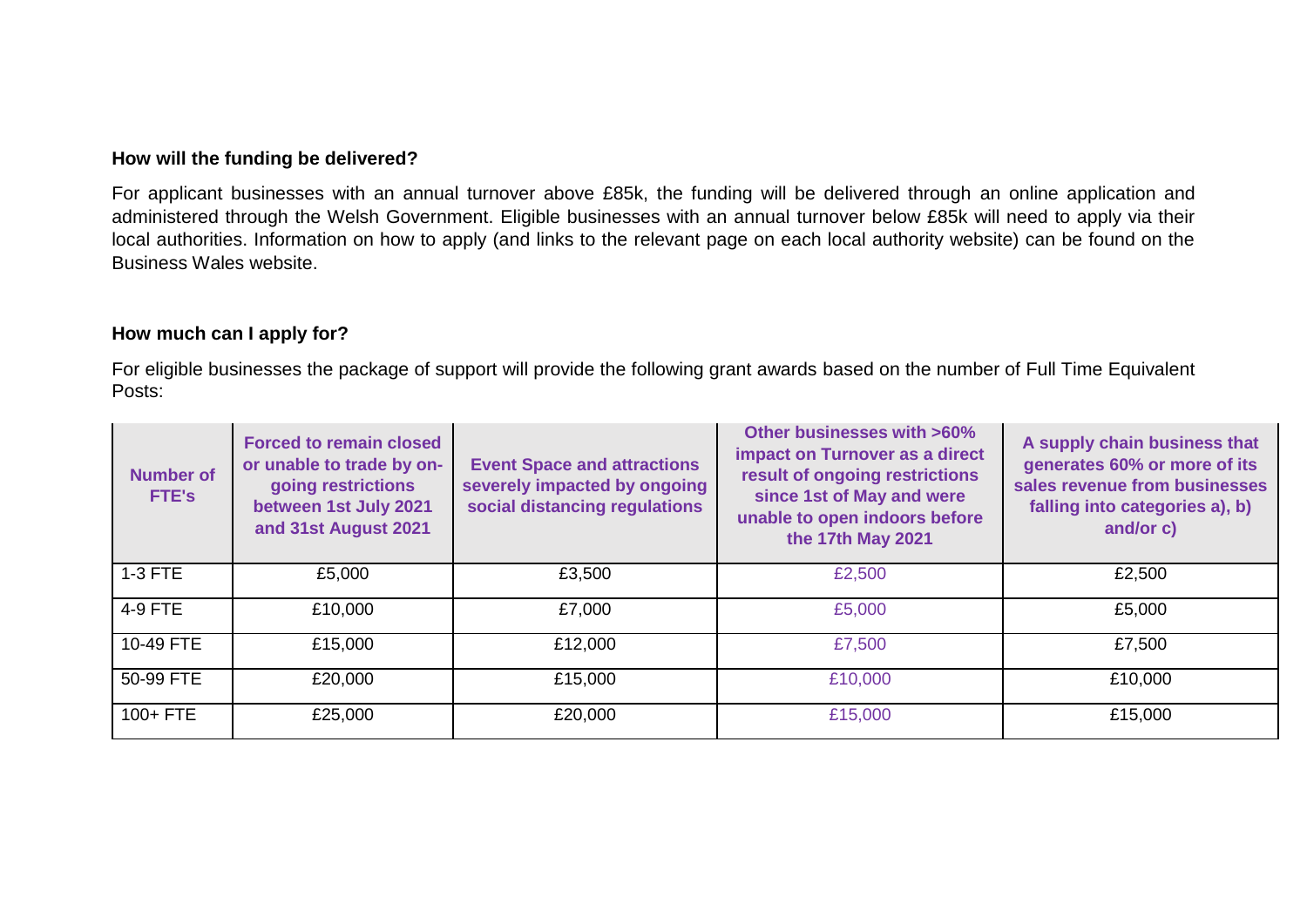#### **I am a business with part of my business forced to remain closed, can I apply for the highest award?**

If only a proportion of the business is closed (for instance a bar which also has a nightclub attached, or a travel agent which is only able to offer limited travel options), you will be eligible for the "other business with >60% impact" category as long as you meet the other eligibility criteria.

### **When can I apply?**

Applications will be open at midday on the 13<sup>th</sup> July 2021 for the Welsh Government administered element of the scheme (for eligible businesses with an annual turnover above £85k).

Applications for the Local Authority Administered element of the scheme will be open on the 26<sup>th</sup> July 2021.

### **What is the deadline for applications?**

The applications will be open for 2 weeks or until the fund is fully subscribed, the Local Authority administered applications will be open on the 26<sup>th</sup> July and will remain open for 2 weeks.

#### **What period will the funding cover?**

Funding is to cover the period from 1<sup>st</sup> July 2021 to 31<sup>st</sup> August 2021.

#### **What time period do I need to show that I have had a 60% drop in turnover?**

The turnover drop should be in comparison to the same time period in 2019 (July / August 2019 ), or if you are a new business which started trading after that date then a broadly comparable 2 month period where trading was allowed.

You will need to estimate the drop in turnover for July / August 2021 to calculate the expected turnover drop, and may be required to provide evidence such as VAT receipts.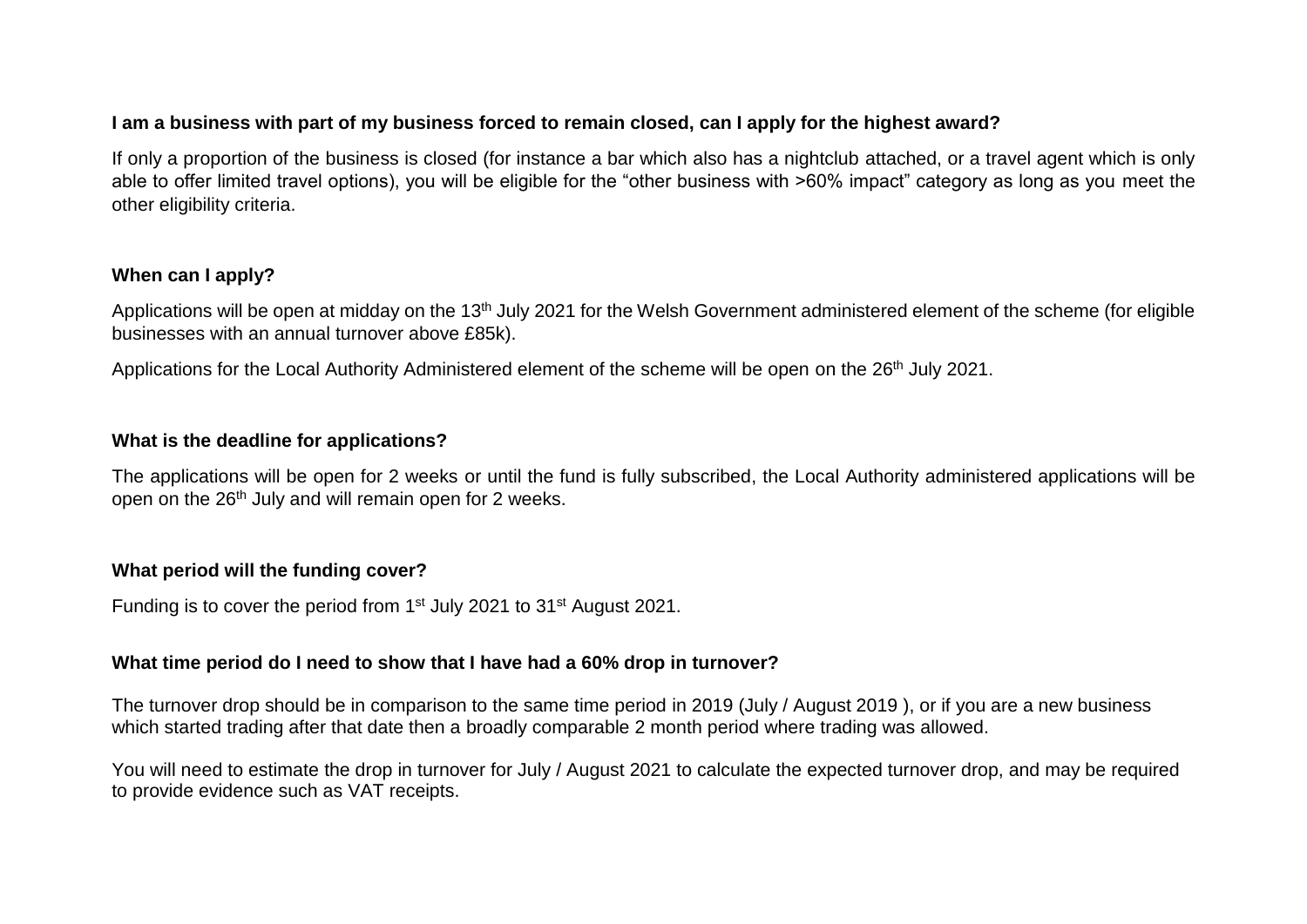# **I am a travel agent which can't fully trade because of travel restrictions, which category should I apply under?**

If you are a specialist travel agent which only sells holidays to countries on the Red List, then you can apply under being forced to close. If you are still able to sell holidays to countries on the Green / Amber list then you should select the "Other businesses with >60% impact on Turnover as a direct result of ongoing restrictions" option

#### **I am a business that is impacted by the restrictions as I am unable to fully open indoors, but I'm not sure if the turnover drop will be 60%, should I still apply?**

You should only apply if you are confident that your turnover drop for the 2 months (July / August) will drop by 60%, and should clearly explain the reasoning for this in the application form in the questions "How has the restrictions impacted your business".

Should it subsequently be found that the information is not correct then Welsh Government may recover any funds awarded to the business.

#### **What information will I need to complete the Application?**

On the final page of the checker there is a list of information you will need to have to complete the application. This includes:

- VAT registration Number (If applicable)
- Company Registration or Charity Commission Number (if applicable):
- The Sector the business works in
- Number of Staff (headcount and Full Time Equivalent) including those on Furlough
- Annual Turnover
- Bank account details Bank, Sort code and Account number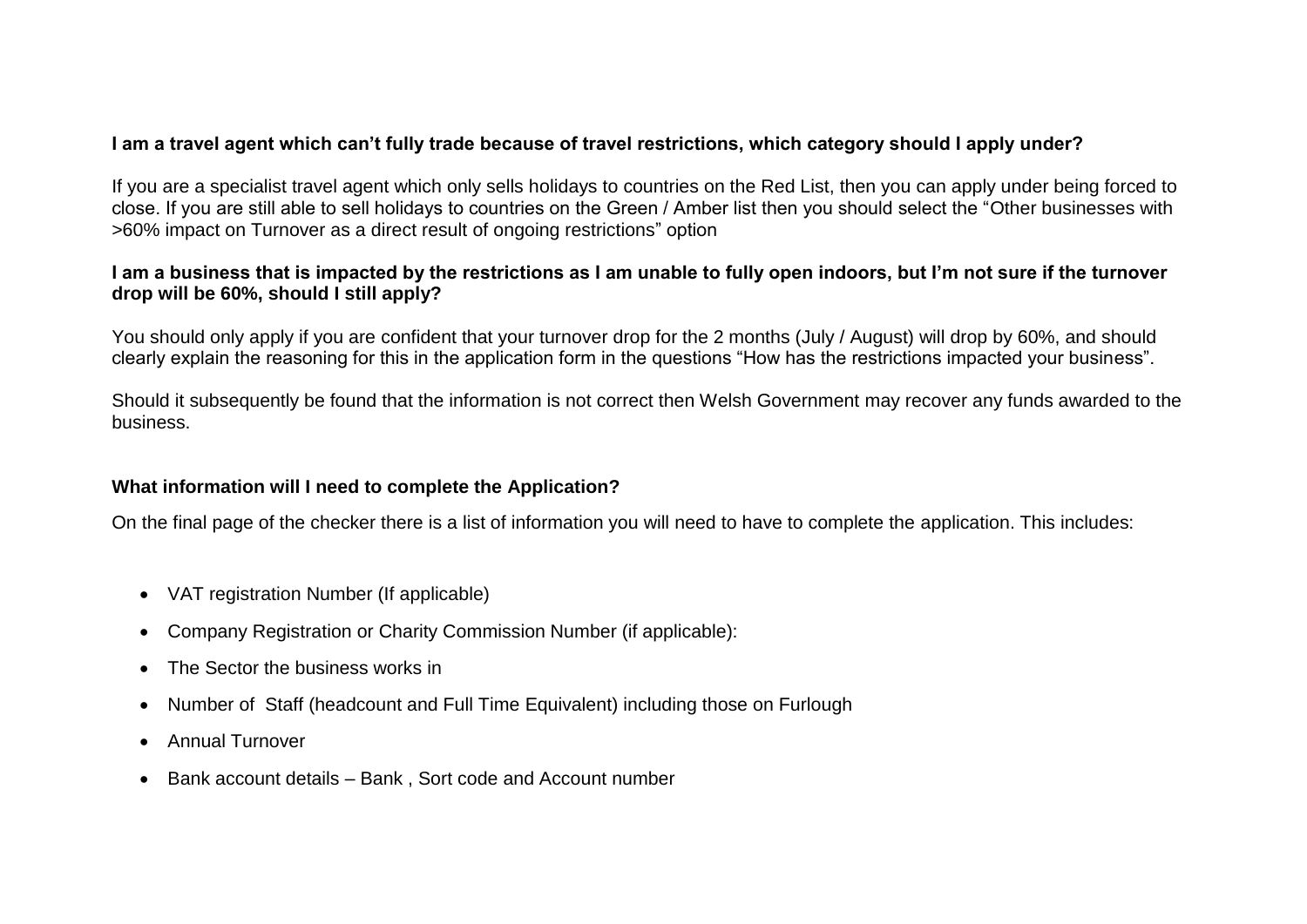Which COVID-19 support funds you have applied for or been accepted for.

#### **I have a VAT number but due to drop in turnover earlier in the year I have de-registered, should I include the number?**

No, you should note that you are not registered for VAT, and explain that you have de-registered in the "how has Covid impacted your business" section in the application form.

#### **What is the difference between Headcount and FTE for Staff?**

Headcount is the total number of people employed through PAYE.

FTE is the number of Full time staff working at least 30 hours per week. If a member of staff works less than 30 hours you should count them as part time so 0.5 of a job. If the job is less than 15 hours per week you should round up the hours to make 30 as a single FTE.

**Example** – Business employs 16 staff, 10 of which work 36 hours a week and 6 which work 18 hours per week. The headcount is 16, and the FTE is 13 as the 6 staff are 0.5 each.

### **What grants are included in totalling of all Grants received in the last 12 months that cannot exceed 100% of overall turnover for the same period?**

An application can't receive more in total grant aid from the various schemes listed below in this financial year than they turned over in the last full financial year, or proportionally estimated for those new businesses that do not have a full years accounts.

Schemes forming the total of grant aid:

ERF Phase 1

ERF Phase 2

ERF Phase 3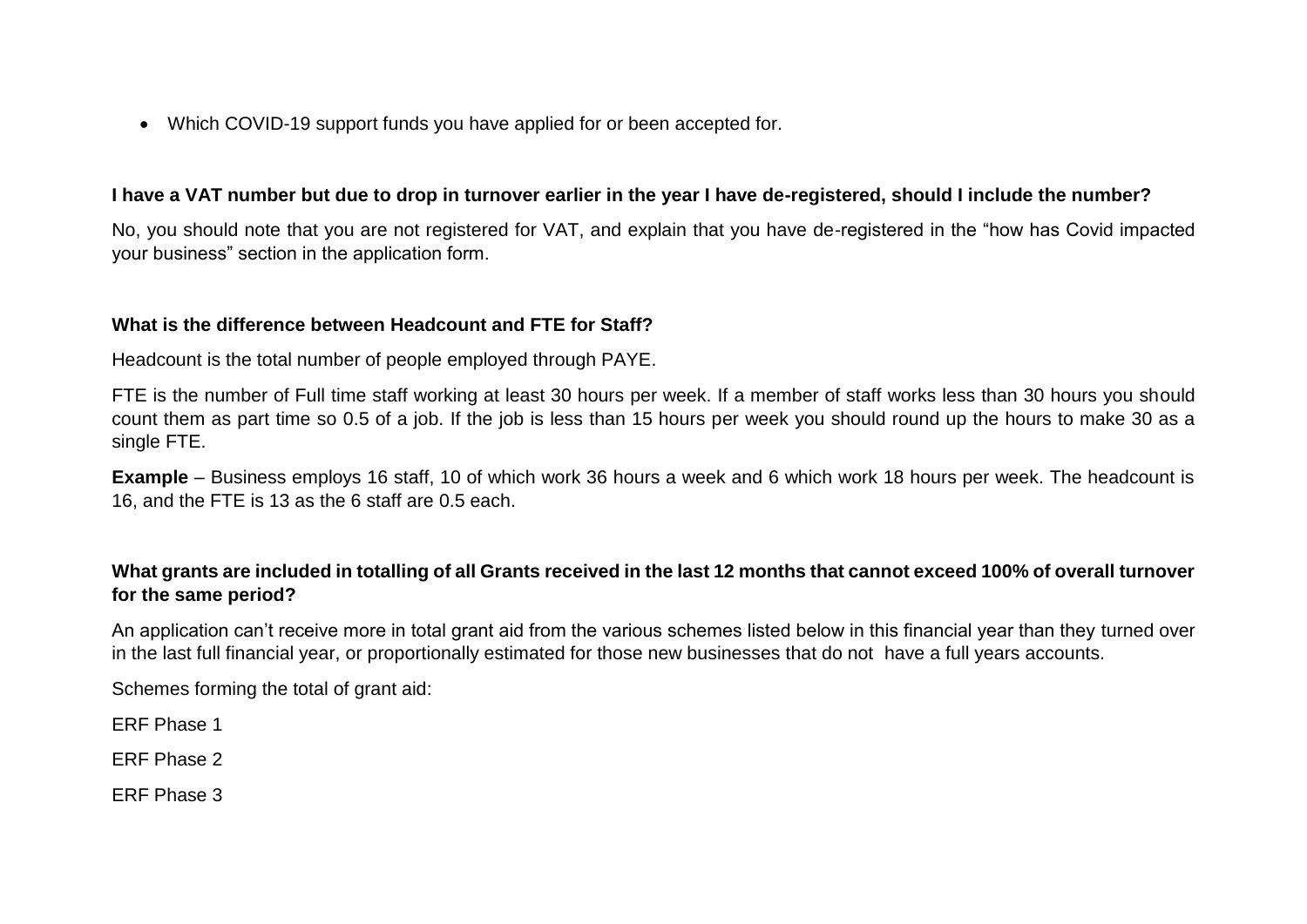Non Domestic Rates (NDR) linked grants Local authority Covid-19 Discretionary Grants Job Resilience Scheme Non Domestic Rates Firebreak Grant Non Domestic Rates Firebreak Discretionary Grant Sector Specific Fund 1 Sector Specific Fund 2 ERF May and June Cultural Recovery Fund (Phases 1 and 2) Third Sector Fund Sport Wales Funds

# **If successful, when will I receive the funding?**

Decisions for applications will be made on an ongoing basis once the fund is open, the intention is for decisions to be made within 6 weeks of the closing date of the fund.

**I have already received funding from either the Welsh Government Economic Resilience Fund, the Non Domestic Rates (NDR) linked grant, Cultural Recovery Fund, ERF Restrictions Fund or other Welsh Government grant funds, can I still apply?** 

Yes for the majority of previous funds, however if you received funding from funds which apply to the same time period (1<sup>st</sup> July – 31<sup>st</sup> August 2021) such as the extended Cultural Recovery Fund or the Be Active Wales Fund, you are not eligible for this fund.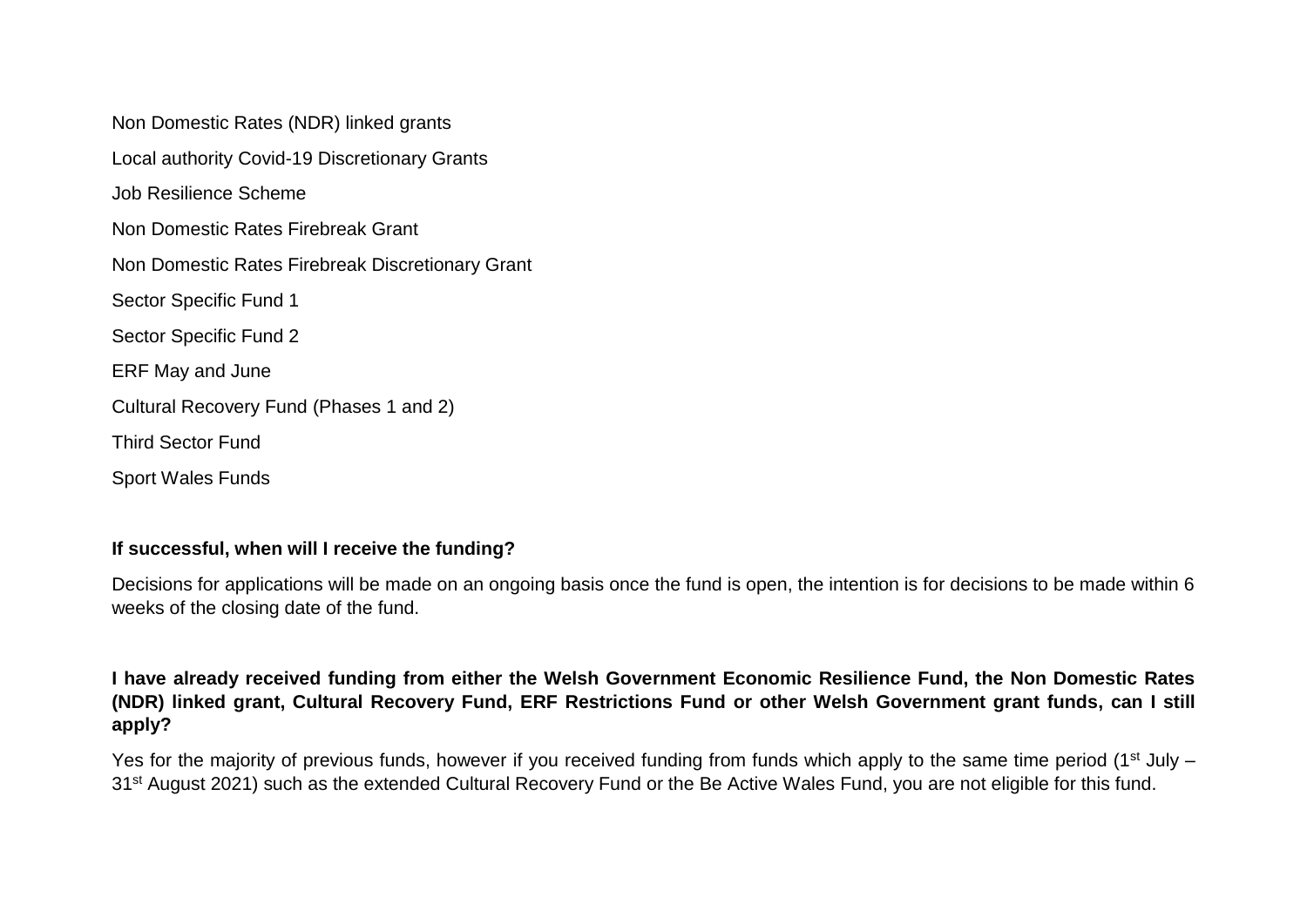# **Is there a requirement for match funding?**

No, this is an emergency fund intended to support your business survival and safeguard jobs.

#### **Do I need to provide business accounts?**

No.

### **I have an accountant / consultant who does all of my administration, can they apply on my behalf?**

No, the application must be made by the owner / registered director of the business as when you sign the declarations in the form, this is a legal statement from the owner. Any applications made by anyone other than the Owner or registered directors will be rejected.

#### **What is the Economic Contract?**

The Economic Contract is part of the Welsh Government's "Prosperity for All - Economic Action Plan". It is designed to enable the Welsh Government to develop a new and strengthened relationship with organisations and to drive inclusive growth and responsible business behaviours, including increasing the availability of fair work, green growth and climate resilience. It means that companies receiving support commit to a something for something approach that is built firmly on the principles of collaboration.

#### **Will this fund cover redundancy costs?**

No The fund is intended as a means for businesses / organisations to maintain employment and will not cover any costs associated with redundancy